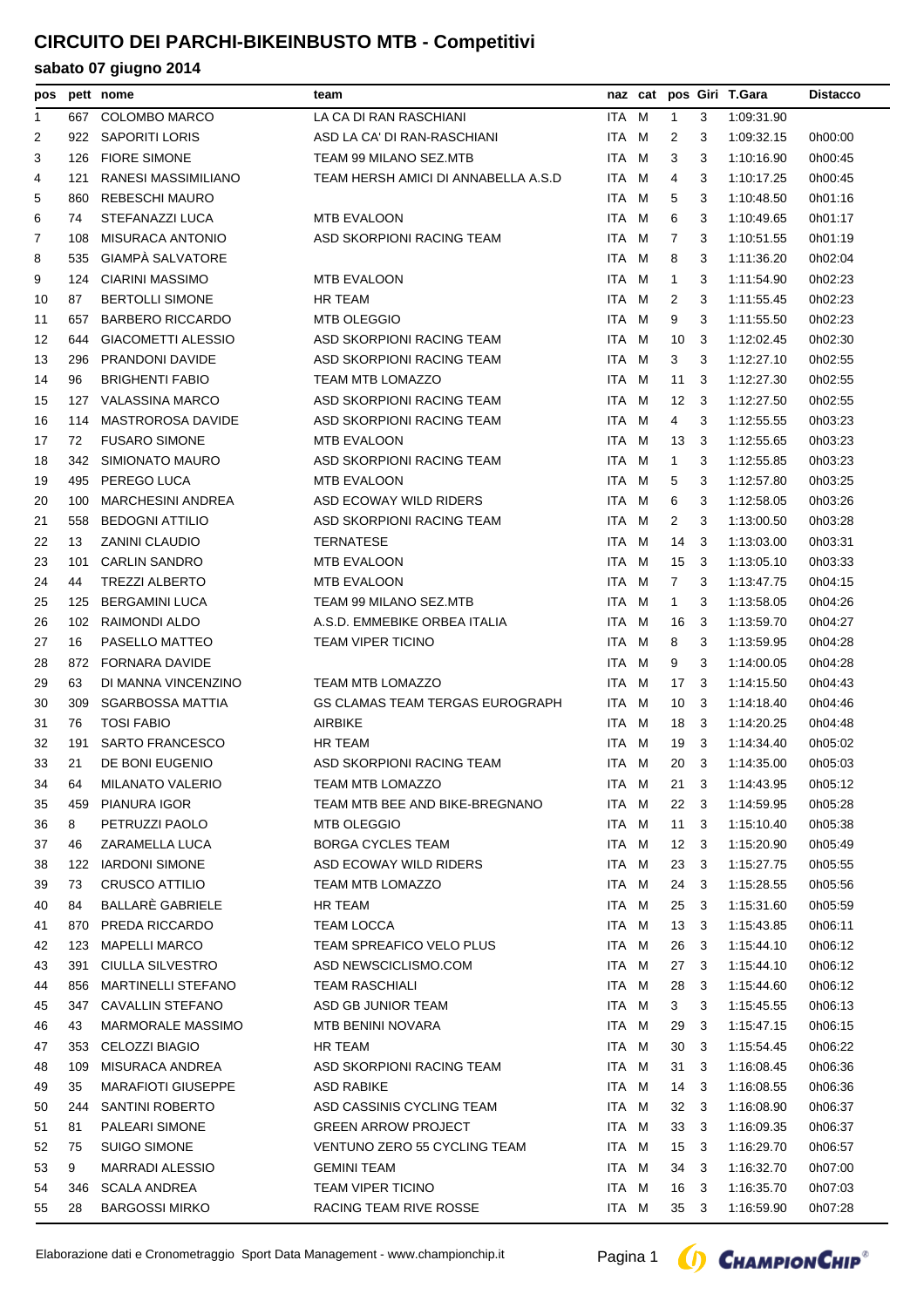| pos |              | pett nome                  | team                              |       |           |                |     | naz cat pos Giri T.Gara | <b>Distacco</b> |
|-----|--------------|----------------------------|-----------------------------------|-------|-----------|----------------|-----|-------------------------|-----------------|
| 56  | 105          | <b>GRANATO BENIAMINO</b>   | <b>BICITIME RACING TEAM ASD</b>   | ITA M |           | 36             | 3   | 1:17:22.00              | 0h07:50         |
| 57  | 80           | LIONELLO MANUELE           | <b>FORUM RACING TEAM</b>          | ITA M |           | 17             | 3   | 1:17:38.40              | 0h08:06         |
| 58  | 90           | SANTANGELO MATTIA          | <b>BORGA CYCLES TEAM</b>          | ITA   | M         | $\overline{2}$ | 3   | 1:17:40.55              | 0h08:08         |
| 59  | 116          | <b>BANFI STEFANO</b>       | ASD SKORPIONI RACING TEAM         | ITA   | M         | 4              | 3   | 1:17:43.70              | 0h08:11         |
| 60  | 77           | <b>BARBIERI FABIO</b>      | <b>AIRBIKE</b>                    | ITA M |           | 18             | 3   | 1:17:48.40              | 0h08:16         |
| 61  | 118          | CHIARELLO GIANNI           | ASD SKORPIONI RACING TEAM         | ITA M |           | 5              | 3   | 1:17:59.00              | 0h08:27         |
| 62  | 55           | <b>BRUGALI GIUSEPPE</b>    | BORGA CYCLES TEAM                 | ITA M |           | 37             | 3   | 1:18:02.50              | 0h08:30         |
| 63  | 11           | CRISTINA GIANANDREA        | <b>HR TEAM</b>                    | ITA M |           | 6              | 3   | 1:18:02.60              | 0h08:30         |
| 64  | 699          | <b>CECCON MORENO</b>       | <b>BICITIME RACING TEAM ASD</b>   | ITA M |           | 38             | 3   | 1:18:04.15              | 0h08:32         |
| 65  | 83           | ZANESCO ALESSANDRO         | <b>TEAM VIPER TICINO</b>          | ITA   | M         | 19             | 3   | 1:18:15.25              | 0h08:43         |
| 66  | 932          | DOVIGO ALEX                | ASD SKORPIONI RACING TEAM         | ITA M |           | 20             | -3  | 1:18:21.80              | 0h08:49         |
| 67  | 39           | <b>MASSARENTI MARCO</b>    | <b>MTB OLEGGIO</b>                | ITA M |           | 39             | 3   | 1:18:23.20              | 0h08:51         |
| 68  | 56           | ARRABITO FABIO             | <b>MTB FALCHI BLU</b>             | ITA M |           | 21             | 3   | 1:18:23.50              | 0h08:51         |
| 69  | 53           | <b>MILAN GIORGIO</b>       | TEAM EBS                          | ITA M |           | 40             | 3   | 1:18:24.40              | 0h08:52         |
| 70  | 250          | <b>TIZIANI MAURIZIO</b>    | <b>GS JERAGO</b>                  | ITA   | M         | 41             | 3   | 1:18:24.45              | 0h08:52         |
| 71  | 349          | CATTANEO GIANMARCO         | <b>OIMYOIKOY</b>                  | ITA.  | M         | $\overline{7}$ | 3   | 1:18:24.60              | 0h08:52         |
| 72  | 93           | <b>FRIGERIO PAOLO</b>      | ASD CASSINIS CYCLING TEAM         | ITA M |           | 42             | 3   | 1:18:27.85              | 0h08:55         |
| 73  | 14           | <b>BUSNELLI GIUSEPPE</b>   | <b>TEAM MTB LOMAZZO</b>           | ITA M |           | 43             | 3   | 1:18:28.45              | 0h08:56         |
| 74  | 862          | <b>CAPPELLO GIOVANNI</b>   | <b>GS VIGILI DEL FUOCO VARESE</b> | ITA M |           | 22             | 3   | 1:18:30.05              | 0h08:58         |
| 75  | 202          | <b>MORANDI LORENZO</b>     | ASD ALL4CYCLING-BDC-FORUM TEAM    | ITA M |           | 44             | -3  | 1:18:30.50              | 0h08:58         |
| 76  | 946          | <b>MORVILLO BIANCA</b>     | <b>TEAM BIKE CENTER</b>           |       | ITA FEM 1 |                | 3   | 1:18:31.30              | 0h08:59         |
| 77  | 218          | <b>INSABATO GABRIELE</b>   | ASD CASSINIS CYCLING TEAM         | ITA M |           | 45             | 3   | 1:18:32.00              | 0h09:00         |
| 78  | 17           | ROSSI ANDREA               | <b>TEAM VIPER TICINO</b>          | ITA M |           | 46             | -3  | 1:18:32.25              | 0h09:00         |
| 79  | 344          | <b>BAGATTINI MASSIMO</b>   | <b>MTB OLEGGIO</b>                | ITA M |           | 8              | 3   | 1:18:32.40              | 0h09:00         |
| 80  | 604          | <b>SBARBADA GIUSEPPE</b>   | <b>GEMINI TEAM</b>                | ITA M |           | 47             | 3   | 1:18:33.85              | 0h09:01         |
| 81  | 396          | RUSSELLO GIANNI            | CICLO PROGETTO ASD                | ITA M |           | 48             | -3  | 1:18:41.55              | 0h09:09         |
| 82  | 662          | <b>GIORDANO GIAN MARCO</b> | <b>MTB OLEGGIO</b>                | ITA   | M         | 9              | 3   | 1:18:41.80              | 0h09:09         |
| 83  | 819          | <b>MACCHI ALESSANDRO</b>   | ASD TEAM USLENGHI                 | ITA M |           | 49             | 3   | 1:18:42.70              | 0h09:10         |
| 84  |              | 584 VARGIU IVAN            | TEAM ECODYGER CYP ASD             | ITA M |           | 23             | -3  | 1:18:44.40              | 0h09:12         |
| 85  | 2            | <b>INGLESE DAVID</b>       | ASD SKORPIONI RACING TEAM         | ITA M |           | 50             | 3   | 1:18:51.80              | 0h09:19         |
| 86  | 129          | <b>BOCEDA STEFANO</b>      | ASD LISSONE MTB                   | ITA M |           | 10             | -3  | 1:19:06.15              | 0h09:34         |
| 87  | 37           | CROTTI GIOVANNI BATTISTA   | <b>ASD RABIKE</b>                 | ITA M |           | 51             | -3  | 1:19:28.95              | 0h09:57         |
| 88  | $\mathbf{1}$ | DELLA VEDOVA GIUSEPPE      | <b>GEMINI TEAM</b>                | ITA M |           | 52             | - 3 | 1:19:34.55              | 0h10:02         |
| 89  | $7^{\circ}$  | ZAPPELLONI CORRADO         | RACING TEAM RIVE ROSSE            | ITA M |           |                |     | 53 3 1:19:39.00         | 0h10:07         |
| 90  |              | 874 GALLAZZI ENZO MARIA    | HR TEAM                           | ITA M |           | 11             | 3   | 1:19:40.35              | 0h10:08         |
| 91  | 216          | <b>SIBILIA MAURO</b>       | BICITIME RACING TEAM ASD          | ITA M |           | 54             | 3   | 1:19:41.10              | 0h10:09         |
| 92  | 311          | CASAZZA DIEGO              | ASD SKORPIONI RACING TEAM         | ITA M |           | 3              | 3   | 1:19:41.20              | 0h10:09         |
| 93  | 31           | SEVERICO FLAVIO            | RACING TEAM RIVE ROSSE            | ITA M |           | 12             | - 3 | 1:19:41.35              | 0h10:09         |
| 94  | 115          | <b>BONORA MASSIMO</b>      | ASD SKORPIONI RACING TEAM         | ITA M |           | 55             | 3   | 1:19:50.70              | 0h10:18         |
| 95  | 281          | <b>FERRAZZINI GIUSEPPE</b> | ASD SKORPIONI RACING TEAM         | ITA M |           | 56             | -3  | 1:19:50.70              | 0h10:18         |
| 96  | 500          | QUIRCI SERGIO              | <b>GEMINI TEAM</b>                | ITA M |           | 57             | - 3 | 1:19:52.50              | 0h10:20         |
| 97  | 297          | DELLA VEDOVA LUCA          | <b>IRIDE CYCLING TEAM</b>         | ITA M |           | 58             | 3   | 1:19:54.80              | 0h10:22         |
| 98  | 69           | STURINI DAVIDE             | DARRA RACING TEAM ASD             | ITA M |           | 24             | 3   | 1:19:57.55              | 0h10:25         |
| 99  | 226          | PINNA ANTONIO              | MTB EVALOON                       | ITA M |           | 59             | -3  | 1:20:09.25              | 0h10:37         |
| 100 | 435          | RAIMONDI ALBERTO           | <b>TEAM VIPER TICINO</b>          | ITA M |           | 60             | 3   | 1:20:09.30              | 0h10:37         |
| 101 | 865          | VOZZOLO GIULIO             |                                   | ITA M |           | 61             | 3   | 1:20:29.05              | 0h10:57         |
| 102 | 399          | PARISOTTO LUCA             | MTB EVALOON                       | ITA M |           | 25             | 3   | 1:20:54.50              | 0h11:22         |
| 103 | 374          | PASSONI VIRGINIO           | CRAL BANCA POPOLARE BERGAMO       | ITA M |           | 62             | 3   | 1:21:07.35              | 0h11:35         |
| 104 | 806          | RIMOLDI EDOARDO            | ASD SKORPIONI RACING TEAM         | ITA M |           | 4              | 3   | 1:21:16.10              | 0h11:44         |
| 105 | 25           | LUPONE STEFANO             | <b>FORUM RACING TEAM</b>          | ITA M |           | 63             | 3   | 1:22:00.50              | 0h12:28         |
| 106 | 48           | <b>MANCIN CLAUDIO</b>      | HR TEAM                           | ITA M |           | 26             | 3   | 1:22:03.35              | 0h12:31         |
| 107 | 314          | MELLA MATTIA               | ---SULZ DULZ---                   | ITA M |           | 27             | -3  | 1:22:16.10              | 0h12:44         |
| 108 | 873          | <b>BELLOTTI FAUSTO</b>     |                                   | ITA M |           | 13             | -3  | 1:22:17.40              | 0h12:45         |
| 109 | 41           | SASSI MARCO                | TEAM MTB LOMAZZO                  | ITA M |           | 28             | 3   | 1:22:19.60              | 0h12:47         |
|     | 110 530      | <b>BIASIN ALESSIO</b>      | HR TEAM                           | ITA M |           | 29 3           |     | 1:22:19.80              | 0h12:47         |

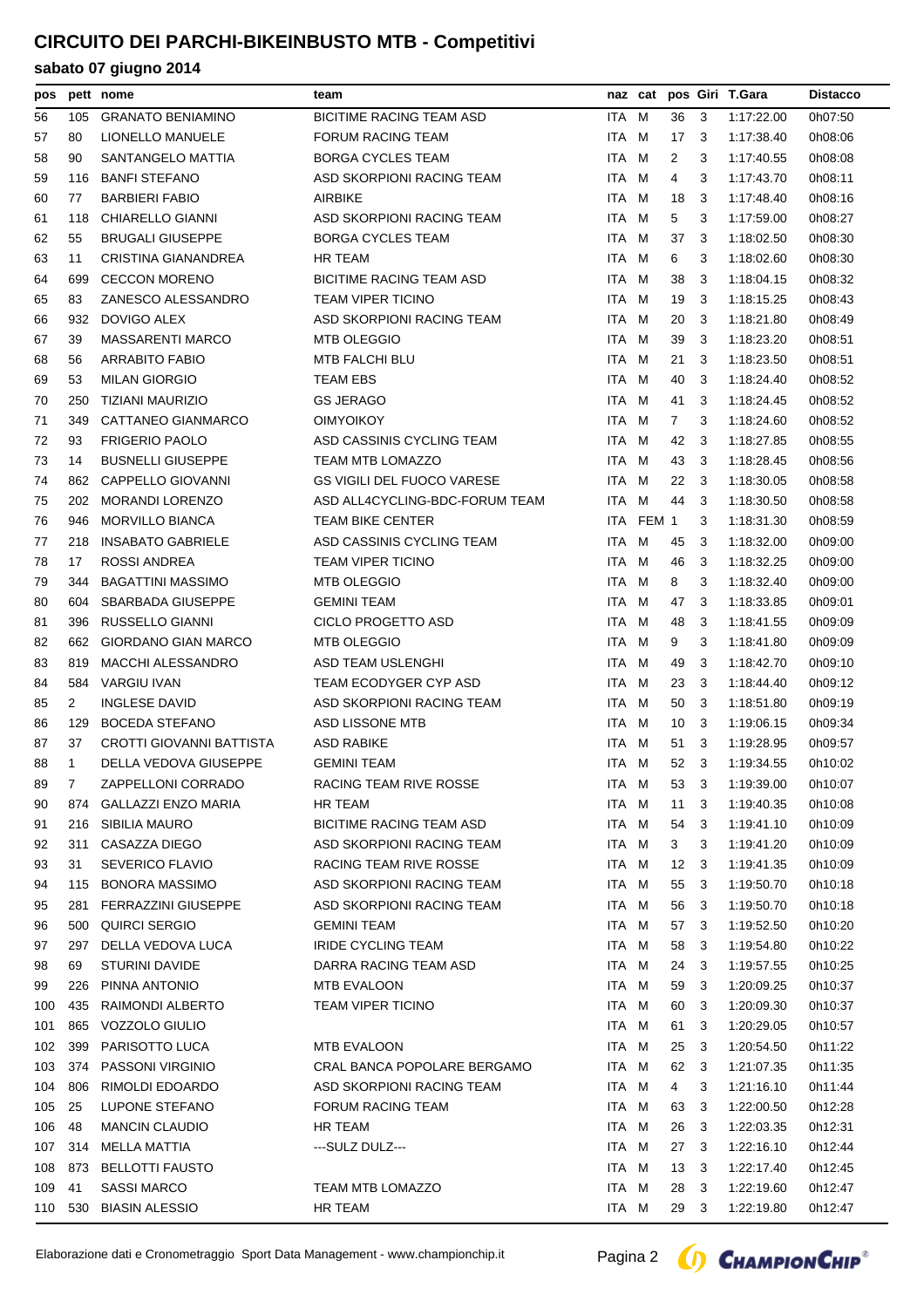| pos |     | pett nome                 | team                           |       |           |      |     | naz cat pos Giri T.Gara | <b>Distacco</b> |
|-----|-----|---------------------------|--------------------------------|-------|-----------|------|-----|-------------------------|-----------------|
| 111 | 852 | <b>BAGATTINI CLAUDIO</b>  | <b>MTB OLEGGIO</b>             | ITA M |           | 64   | 3   | 1:22:22.25              | 0h12:50         |
| 112 | 447 | <b>CRESTANI MARINA</b>    | <b>MTB BENINI NOVARA</b>       |       | ITA FEM 2 |      | 3   | 1:22:36.85              | 0h13:04         |
| 113 | 113 | <b>MORONI GIANPIERO</b>   | ASD SKORPIONI RACING TEAM      | ITA M |           | 14   | 3   | 1:22:37.60              | 0h13:05         |
| 114 | 665 | <b>DARIOL LUCA</b>        | KTM PROTEK TORREVILLA MTB ASD  | ITA M |           | 65   | -3  | 1:22:55.30              | 0h13:23         |
| 115 |     | 5274 ANZALONE ANGELO      | ---SULZ DULZ---                | ITA M |           | 66   | -3  | 1:23:12.25              | 0h13:40         |
| 116 | 867 | CASTOLDI GIANLUCA         | HR TEAM                        | ITA M |           | 67   | -3  | 1:23:24.00              | 0h13:52         |
| 117 | 112 | <b>BORGHIN DAMIANO</b>    | ASD SKORPIONI RACING TEAM      | ITA M |           | 30   | 3   | 1:23:29.70              | 0h13:57         |
| 118 | 367 | <b>GASTALDO GIULIO</b>    | CRAL BANCA POPOLARE BERGAMO    | ITA M |           | 68   | 3   | 1:23:36.00              | 0h14:04         |
| 119 | 45  | <b>GALLI STEFANO</b>      | <b>MTB EVALOON</b>             | ITA   | M         | 31   | 3   | 1:23:48.85              | 0h14:16         |
| 120 | 59  | <b>FERRAZZI DARIO</b>     | S.C. CASSANESE                 | ITA.  | M         | 15   | -3  | 1:24:08.10              | 0h14:36         |
| 121 | 929 | DAVERIO MASSIMILIANO      | ---SULZ DULZ---                | ITA M |           | 69   | -3  | 1:24:10.30              | 0h14:38         |
| 122 | 637 | <b>CONDO' DANIELE</b>     | <b>TEAM VIPER TICINO</b>       | ITA   | M         | 32   | -3  | 1:24:12.25              | 0h14:40         |
| 123 | 449 | <b>MARRONE CLAUDIO</b>    | <b>CLUB MTB PROGETTO SPORT</b> | ITA M |           | 16   | -3  | 1:24:12.45              | 0h14:40         |
| 124 | 700 | <b>BOCCHIA ERCOLE</b>     | ASD SKORPIONI RACING TEAM      | ITA M |           | 17   | -3  | 1:24:12.65              | 0h14:40         |
| 125 | 588 | GIUDICI CLAUDIO           | ASD SKORPIONI RACING TEAM      | ITA.  | M         | 18   | 3   | 1:24:17.05              | 0h14:45         |
| 126 | 245 | <b>GOVERNI STEFANO</b>    | <b>GS CICLI BATTISTELLA</b>    | ITA M |           | 70   | -3  | 1:24:17.65              | 0h14:45         |
| 127 | 868 | CALDIROLI LAURA           | ASD SKORPIONI RACING TEAM      |       | ITA FEM 3 |      | 3   | 1:24:23.30              | 0h14:51         |
| 128 | 836 | <b>ROGORD MANUELE</b>     | <b>RIDERS TEAM</b>             | ITA.  | M         | 71   | 3   | 1:24:25.65              | 0h14:53         |
| 129 | 86  | COLOMBO CARLO             | <b>AIRBIKE</b>                 | ITA M |           | 19   | 3   | 1:24:37.20              | 0h15:05         |
| 130 | 269 | COLOMBO CLAUDIA TATA      | <b>MTB EVALOON</b>             |       | ITA FEM 4 |      | 3   | 1:24:44.90              | 0h15:13         |
| 131 | 51  | <b>SOLBIATI SERGIO</b>    | ---SULZ DULZ---                | ITA.  | M         | 33   | -3  | 1:24:46.60              | 0h15:14         |
| 132 | 864 | ROMA MATTEO               | ASD NEWSCICLISMO.COM           | ITA M |           | 72   | - 3 | 1:24:49.25              | 0h15:17         |
| 133 | 285 | <b>FRUMENTO GIUSEPPE</b>  | TAVA BIKE                      | ITA M |           | 20   | -3  | 1:25:43.30              | 0h16:11         |
| 134 | 468 | <b>VILBI ALESSANDRO</b>   | ASD EQUIPE CORBETTESE          | ITA M |           | 73   | -3  | 1:26:07.00              | 0h16:35         |
| 135 | 3   | <b>FIGINI ANGELO</b>      | TEAM MTB BEE AND BIKE-BREGNANO | ITA M |           | 74   | -3  | 1:26:11.35              | 0h16:39         |
| 136 | 810 | <b>CATTANEO CESARE</b>    | <b>SAN MACARIO</b>             | ITA M |           | 21   | 3   | 1:26:16.20              | 0h16:44         |
| 137 | 605 | <b>BRUNO MASSIMILIANO</b> | ---SULZ DULZ---                | ITA.  | M         | 75   | 3   | 1:26:21.20              | 0h16:49         |
| 138 | 111 | <b>TROFEI DANIELE</b>     | ASD SKORPIONI RACING TEAM      | ITA M |           | 34   | -3  | 1:26:24.05              | 0h16:52         |
| 139 | 450 | <b>SCIOLI ANDREA</b>      | TEAM MTB LOMAZZO               | ITA M |           | 76   | -3  | 1:26:52.30              | 0h17:20         |
| 140 | 246 | <b>MAURI STEFANO</b>      | <b>FORUM RACING TEAM</b>       | ITA.  | M         | 77   | 3   | 1:26:56.55              | 0h17:24         |
| 141 | 808 | RIMOLDI RICCARDO          | ASD SKORPIONI RACING TEAM      | ITA M |           | 5    | 3   | 1:27:11.50              | 0h17:39         |
| 142 | 620 | <b>RIPAMONTI ANDREA</b>   |                                | ITA M |           | 35   | -3  | 1:27:17.30              | 0h17:45         |
| 143 | 338 | <b>BONI MAURIZIO</b>      |                                | ITA M |           | 22   | 3   | 1:27:43.75              | 0h18:11         |
| 144 |     | 97 AMERISE GIOVANNI       | ASD KULAMULA MTB CREMONA       | ITA M |           | 78 3 |     | 1:28:07.20              | 0h18:35         |
| 145 | 869 | <b>MARION MAURO</b>       | KTM PROTEK TORREVILLA MTB ASD  | ITA M |           | 79   | -3  | 1:29:00.20              | 0h19:28         |
| 146 | 850 | PIGNI ROBERTO             | ASD MTB4ALL                    | ITA M |           | 80   | 3   | 1:29:20.20              | 0h19:48         |
| 147 | 47  | <b>BOLDORINI FABIO</b>    | HR TEAM                        | ITA M |           | 36   | 3   | 1:30:14.10              | 0h20:42         |
| 148 | 360 | <b>BORRONI MAURO</b>      | TEAM SCOUT/NUKEPROOF           | ITA M |           | 81   | 3   | 1:30:19.00              | 0h20:47         |
| 149 | 68  | <b>MILANI RICCARDO</b>    | DARRA RACING TEAM ASD          | ITA M |           | 23   | 3   | 1:30:46.65              | 0h21:14         |
| 150 | 305 | <b>FRUMENTO GIOVANNI</b>  | <b>GS TAVABIKE</b>             | ITA M |           | 24   | -3  | 1:30:48.05              | 0h21:16         |
| 151 | 813 | <b>CORTINOVIS FAUSTO</b>  | ASD RAGLIA TEAM                | ITA M |           | 37   | - 3 | 1:31:15.30              | 0h21:43         |
| 152 |     | 812 CORTINOVIS CRISTINA   | ASD RAGLIA TEAM                |       | ITA FEM 5 |      | 3   | 1:31:20.40              | 0h21:48         |
| 153 |     | 647 GRIGGIO ANDREA        | AIRBIKE                        | ITA M |           | 82   | -3  | 1:31:44.70              | 0h22:12         |
| 154 | 119 | <b>BUSCHINI FAUSTO</b>    | ASD SKORPIONI RACING TEAM      | ITA M |           | 25   | -3  | 1:32:11.00              | 0h22:39         |
| 155 | 866 | <b>MALINI ANDREA</b>      | HR TEAM                        | ITA M |           | 83   | 3   | 1:32:16.70              | 0h22:44         |
| 156 |     | 5269 DEMITRI RICCARDO     |                                | ITA M |           | 84   | 3   | 1:32:21.05              | 0h22:49         |
| 157 | 57  | <b>VELLA GIUSEPPE</b>     | SC CICLOAMATORI BORGOMANERO    | ITA M |           | 38   | -3  | 1:32:52.75              | 0h23:20         |
| 158 | 448 | PIANTANIDA GIORGIO        | MTB BENINI NOVARA              | ITA M |           | 26   | 3   | 1:33:11.40              | 0h23:39         |
| 159 | 91  | <b>GALLI EZIO</b>         | A.S.D. EMMEBIKE ORBEA ITALIA   | ITA M |           | 85   | 3   | 1:34:17.25              | 0h24:45         |
| 160 | 78  | <b>BASSANI PIERLUIGI</b>  | AIRBIKE                        | ITA M |           | 86   | 3   | 1:34:44.65              | 0h25:12         |
| 161 | 863 | CARAVELLO SAMUELE         | MTB FALCHI BLU                 | ITA M |           | 6    | 3   | 1:35:07.55              | 0h25:35         |
| 162 | 854 | <b>PARONI UMBERTO</b>     | <b>ASD SCATENATI</b>           | ITA M |           | 87   | 3   | 1:35:10.55              | 0h25:38         |
| 163 | 698 | LEPORATI CORRADO          | <b>MARTICA BIKE TEAM</b>       | ITA M |           | 88   | 3   | 1:35:12.00              | 0h25:40         |
| 164 | 317 | <b>LEONI PAOLO</b>        | <b>GS JERAGO</b>               | ITA M |           | 89   | -3  | 1:36:09.25              | 0h26:37         |
|     |     | 165 225 ROVERA GIULIA     | MTB EVALOON                    |       | ITA FEM 6 |      | 3   | 1:38:42.30              | 0h29:10         |
|     |     |                           |                                |       |           |      |     |                         |                 |

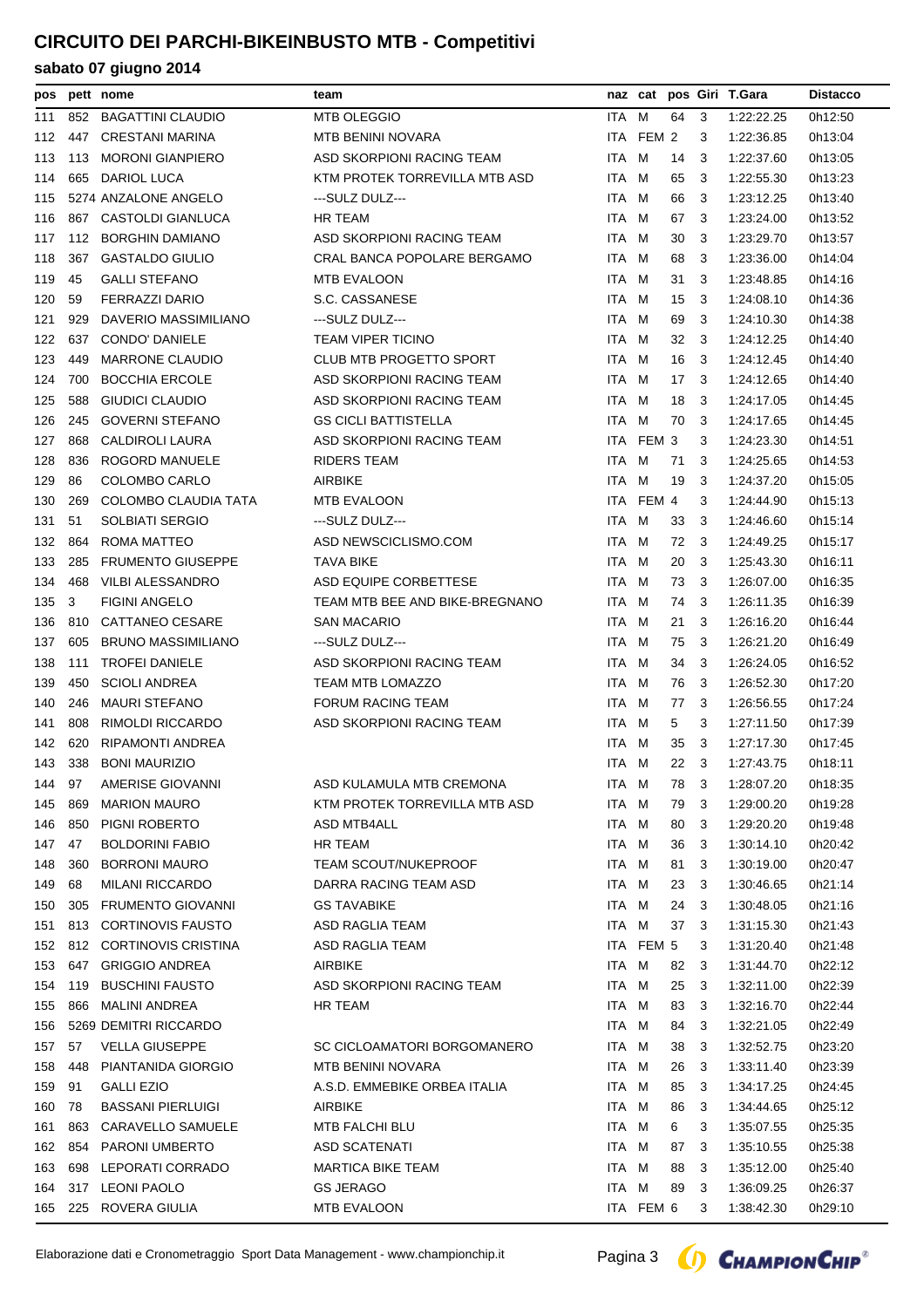|          |     | pos pett nome                   | team                            |            |            |                                               |          | naz cat pos Giri T.Gara | <b>Distacco</b> |
|----------|-----|---------------------------------|---------------------------------|------------|------------|-----------------------------------------------|----------|-------------------------|-----------------|
| 166      | 871 | <b>SCAZZOSI CLAUDIO</b>         | ASD SCATENATI MTB RESCALDINA    | <b>ITA</b> | M          | 90                                            | 3        | 1:39:18.85              | 0h29:46         |
| 167      | 94  | <b>FERRARIO GIANNI</b>          | <b>HR TEAM</b>                  | ITA.       | M          | 91                                            | 3        | 1:48:00.25              | 0h38:28         |
| 168      | 851 | MARIANI MARIA CRISTINA          | <b>DISCOVERY MTB</b>            |            | ITA FEM 7  |                                               | 3        | 1:49:11.00              | 0h39:39         |
| 169      | 857 | <b>CREMA ALESSANDRA</b>         | <b>GEMINI TEAM</b>              | ITA.       | FEM 8      |                                               | 3        | 1:56:12.15              | 0h46:40         |
| 170      | 858 | DELLA VEDOVA ERIKA              | <b>GEMINI TEAM</b>              |            | ITA FEM 9  |                                               | 3        | 1:56:12.35              | 0h46:40         |
| 1000 361 |     | <b>BOSI VINCENZO</b>            | ASD SKORPIONI RACING TEAM       | ITA M      |            | $\sim$                                        | 0        | $-19: -2: -3.00$        | 0h03:49         |
| 1000 583 |     | <b>CONFORTI ALESSANDRO</b>      | TEAM MTB LOMAZZO                | ITA M      |            | $\overline{\phantom{a}}$                      | $\Omega$ | $-19: -3: -2.00$        |                 |
| 1000 849 |     | <b>BORTOLI KEVIN</b>            | ASD SKORPIONI RACING TEAM       | ITA M      |            | $\overline{\phantom{a}}$                      | 0        | $-19 - 3 - 2.00$        |                 |
| 1000 649 |     | <b>ANGIONI MARCO</b>            | <b>FORUM RACING TEAM</b>        | ITA        | M          | $\mathord{\hspace{1pt}\text{--}\hspace{1pt}}$ | 0        | $-19: -3: -2.00$        |                 |
| 1000 266 |     | <b>CUCCHETTI GIUSEPPE</b>       | ASD SKORPIONI RACING TEAM       | ITA M      |            | $\mathord{\hspace{1pt}\text{--}\hspace{1pt}}$ | $\Omega$ | $-19: -3: -2.00$        |                 |
| 1000 82  |     | LISCIANDRELLO FABIO             | <b>TEAM MTB LOMAZZO</b>         | <b>ITA</b> | M          | $\mathord{\hspace{1pt}\text{--}\hspace{1pt}}$ | 0        | $-19 - 2 - 3.00$        | 0h03:49         |
| 1000 62  |     | CASTELLUCCIO DANIELE            | <b>ASD VALCERESIOBIKE</b>       | ITA M      |            | $\mathord{\hspace{1pt}\text{--}\hspace{1pt}}$ | $\Omega$ | $-19: -2: -3.00$        | 0h03:49         |
| 1000 804 |     | DELLA VALLE ALESSIA             | ASD SKORPIONI RACING TEAM       |            | ITA FEM -- |                                               | 0        | $-19: -2: -3.00$        | 0h03:49         |
| 1000 853 |     | <b>MAGNANTI CINZIA</b>          | ASD SCATENATI                   | ITA M      |            | $\mathord{\hspace{1pt}\text{--}\hspace{1pt}}$ | 0        | $-19 - 3 - 2.00$        |                 |
| 1000 128 |     | <b>MARTINI CRISTIAN GIACOMO</b> | ASD SKORPIONI RACING TEAM       | <b>ITA</b> | M          | $\overline{\phantom{a}}$                      | $\Omega$ | $-19: -2: -3.00$        | 0h03:49         |
| 1000 99  |     | <b>DEGAETANO GIUSEPPE</b>       | <b>BICITIME RACING TEAM ASD</b> | <b>ITA</b> | M          | $\sim$                                        | $\Omega$ | $-19: -2: -3.00$        | 0h03:49         |
| 1000 000 |     | <b>BALLOTTA ALBERTO</b>         | ASD SKORPIONI RACING TEAM       | ITA M      |            | $\mathord{\hspace{1pt}\text{--}\hspace{1pt}}$ | 0        | $-19 - 2 - 3.00$        | 0h03:49         |
| 1000 106 |     | <b>VERZENI GIOVANNI</b>         | <b>HR TEAM</b>                  | <b>ITA</b> | M          | $\overline{\phantom{a}}$                      | $\Omega$ | $-19: -2: -3.00$        | 0h03:49         |
| 1000 859 |     | PERINATO MASSIMO                |                                 | ITA M      |            | $\sim$                                        | $\Omega$ | $-19: -3: -2.00$        |                 |
| 1000 684 |     | LIPPOLIS MARTUCCI LUIGI         | ASD CICLON-STORE.IT             | ITA M      |            | $\mathord{\hspace{1pt}\text{--}\hspace{1pt}}$ | 0        | $-19 - 3 - 2.00$        |                 |
| 1000 655 |     | PELLEGRINO STEFANO              | ASD SKORPIONI RACING TEAM       | ITA M      |            | $\overline{\phantom{a}}$                      | $\Omega$ | $-19: -3: -2.00$        |                 |
| 1000 875 |     | <b>BELLE' ADRIANO</b>           | ASD TEAM SCHAEFFLER ITALIA      | ITA M      |            | $\overline{\phantom{a}}$                      | 0        | $-19 - 3 - 2.00$        |                 |
|          |     | 1000 5253 VENEGONI LUCA         | <b>CIME BIANCHE</b>             | <b>ITA</b> | M          | $\overline{\phantom{a}}$                      | 0        | $-19: -3: -2.00$        |                 |
| 1000 855 |     | <b>BONACINA SILVIA</b>          |                                 | ITA M      |            | $\mathord{\hspace{1pt}\text{--}\hspace{1pt}}$ | $\Omega$ | $-19: -2: -3.00$        | 0h03:49         |
| 1000 811 |     | <b>ROSSI GIANLUCA</b>           | <b>MTB EVALOON</b>              | ITA.       | M          | $\overline{\phantom{a}}$                      | 0        | $-19: -3: -2.00$        |                 |
|          |     | 1000 487 ACERBI DAVIDE          | <b>MTB EVALOON</b>              | ITA M      |            | $\overline{\phantom{a}}$                      | 0        | $-19: -3:-2.00$         |                 |
| 1000 117 |     | DI CRISTOFALO GIORGIO           | ASD SKORPIONI RACING TEAM       | <b>ITA</b> | M          | $\sim$                                        | 0        | $-19 - 2 - 3.00$        | 0h03:49         |
| 1000 50  |     | PIACENTINI STEFANO              | ---SULZ DULZ---                 | ITA M      |            | $\mathbf{u}$                                  | $\Omega$ | $-19: -3: -2.00$        |                 |

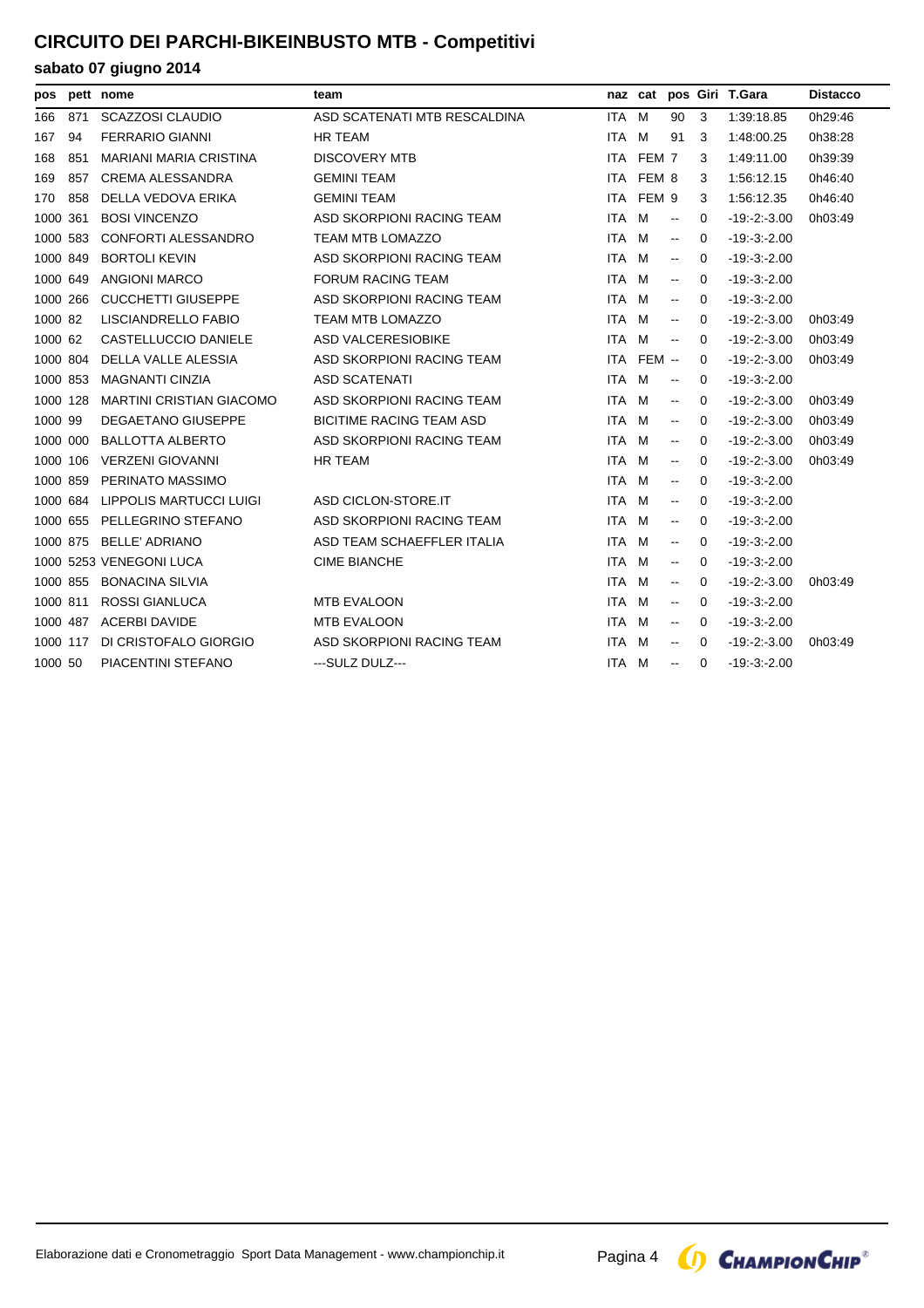## **sabato 07 giugno 2014**

| pos |    | pett nome                                    | team                          |            | naz cat        |                         |   | pos Giri T.Gara | <b>Distacco</b> |
|-----|----|----------------------------------------------|-------------------------------|------------|----------------|-------------------------|---|-----------------|-----------------|
| 1   |    | 5042 ADAMO PANCRAZIO                         |                               | ITA        | <b>NC</b>      | 0                       | 3 | 1:38:06.25      | 0h24:18         |
| 2   |    | 1195 ALLIEVI AUGUSTO                         |                               | ITA        | <b>NC</b>      | $\mathbf 0$             | 3 | 1:35:38.20      | 0h21:50         |
| 3   | 24 | ANICETO ALBERTO                              | I RAVIOLONI                   | <b>ITA</b> | <b>NC</b>      | $\mathbf 0$             | 3 | 1:29:50.35      | 0h16:02         |
| 4   | 38 | <b>ANNONI MAURO</b>                          |                               | ITA.       | <b>NC</b>      | $\mathbf 0$             | 3 | 1:20:28.35      | 0h06:40         |
| 5   |    | 5243 AZZIMONTI GIORDANO                      |                               | ITA.       | <b>NC</b>      | 0                       | 3 | 1:29:02.85      | 0h15:15         |
| 6   |    | 5177 BADAIN MANUELA                          | KTM PROTEK TORREVILLA MTB ASD | ITA.       | <b>NC</b>      | 0                       | 3 | 1:29:24.50      | 0h15:36         |
| 7   | 19 | <b>BAGNATI LIVIO</b>                         | I RAVIOLONI                   | ITA.       | <b>NC</b>      | $\mathbf 0$             | 3 | 1:29:50.25      | 0h16:02         |
| 8   |    | 5247 BALLACE ANDREA                          |                               | <b>ITA</b> | <b>NC</b>      | 0                       | 3 | 1:27:34.80      | 0h13:47         |
| 9   |    | 5270 BALLIO RICCARDO                         | HR TEAM                       | <b>ITA</b> | <b>NC</b>      | 0                       | 3 | 1:22:48.25      | 0h09:00         |
| 10  |    | 1181 BANDIERA EMANUELE                       |                               | <b>ITA</b> | <b>NC</b>      | 0                       | 3 | 1:26:31.60      | 0h12:44         |
| 11  |    | 5006 BATTISTI FAUSTO                         | <b>INDIVIDUALE</b>            | ITA.       | N <sub>C</sub> | 0                       | 3 | 1.27:17.10      | 0h13:29         |
| 12  |    | 5251 BERTACCO ALESSIO                        |                               | ITA.       | <b>NC</b>      | 0                       | 3 | 1:30:23.90      | 0h16:36         |
| 13  |    | 5024 BERTOLA KATIA                           | <b>MTB EVALOON</b>            | ITA.       | <b>NC</b>      | $\mathbf 0$             | 3 | 1:24:01.70      | 0h10:14         |
| 14  |    | 5289 BIANCARDI DOMENICO                      |                               | ITA.       | <b>NC</b>      | 0                       | 3 | 1:35:30.45      | 0h21:42         |
| 15  |    | 5178 BIANCO MARCO                            |                               | <b>ITA</b> | <b>NC</b>      | 0                       | 3 | 1:22:03.60      | 0h08:16         |
| 16  |    | 5254 BILATTI ANDREA                          | <b>CIME BIANCHE</b>           | ITA.       | <b>NC</b>      | $\mathbf 0$             | 3 | 1:37:33.95      | 0h23:46         |
| 17  | 40 | <b>BOERI JURI</b>                            |                               | SUI        | <b>NC</b>      | 0                       | 3 | 1.27:16.40      | 0h13:28         |
| 18  |    | 5256 BOVIO ERICA                             | I RAVIOLONI                   | ITA.       | <b>NC</b>      | 0                       | 3 | 1:38:05.40      | 0h24:17         |
| 19  | 42 | <b>BOVIO PIER LUIGI</b>                      | I RAVIOLONI                   | ITA.       | <b>NC</b>      | $\mathbf 0$             | 3 | 1:38:03.25      | 0h24:15         |
| 20  |    | 1201 BOZZOLINI GIANLUCA                      |                               | <b>ITA</b> | <b>NC</b>      | 0                       | 3 | 1:31:27.20      | 0h17:39         |
| 21  |    | 1182 BUSTI ALESSANDRO                        |                               | <b>ITA</b> | <b>NC</b>      | 0                       | 3 | 1:24:21.00      | 0h10:33         |
| 22  |    | 5098 CALANDRINO DANIELE                      | <b>MTB EVALOON</b>            | ITA.       | <b>NC</b>      | 0                       | 3 | 1:28:02.30      | 0h14:14         |
| 23  |    | 5123 CAMERIN SILVANO                         |                               | <b>ITA</b> | <b>NC</b>      | 0                       | 3 | 1:31:35.45      | 0h17:47         |
| 24  |    | 5268 CANZIANI LUCA                           |                               | ITA.       | <b>NC</b>      | 0                       | 3 | 1:24:50.75      | 0h11:03         |
| 25  |    | 5157 CARONIA BENEDETTA                       | <b>GEMINI TEAM</b>            | ITA.       | <b>NC</b>      | 0                       | 3 | 1:42:25.75      | 0h28:38         |
| 26  |    | 5267 COLOMBO DANIELE                         |                               | <b>ITA</b> | <b>NC</b>      | 0                       | 3 | 1:28:32.05      | 0h14:44         |
| 27  |    | 5165 COLOMBO KRISTIAN JURI                   |                               | <b>ITA</b> | <b>NC</b>      | 0                       | 3 | 1:22:16.30      | 0h08:28         |
| 28  |    | 5249 CONSORTI CRISTIAN                       |                               | ITA.       | <b>NC</b>      | 0                       | 3 | 1:23:45.95      | 0h09:58         |
| 29  |    | 5129 COSCIA MARCO                            |                               | <b>ITA</b> | <b>NC</b>      | 0                       | 3 | 1:24:24.45      | 0h10:36         |
| 30  | 65 | <b>CROCE STEFANO</b>                         |                               | ITA.       | <b>NC</b>      | 0                       | 3 | 1:22:57.10      | 0h09:09         |
| 31  |    | 5263 DELLA BELLA FABIO                       |                               | ITA.       | <b>NC</b>      | 0                       | 3 | 1:30:14.00      | 0h16:26         |
| 32  |    | 5265 DELLA BELLA SIMONE                      |                               | ITA.       | NC.            | 0                       | 3 | 1:28:54.50      | 0h15:06         |
| 33  |    | 5271 DELLAVEDOVA STEFANO                     |                               | ITA NC     |                | 0                       | 3 | 1:37:33.85      | 0h23:46         |
| 34  |    | 5073 DI GIULIANO ENZO                        |                               | ITA NC     |                | $\overline{\mathbf{0}}$ | 3 | 1:29:01.85      | 0h15:14         |
| 35  | 54 | DI PIETRO FABRIZIO                           | <b>SURSUM CORDA</b>           | ITA NC     |                | 0                       | 3 | 1:29:59.90      | 0h16:12         |
| 36  |    | 5189 FALCO DANIELE                           |                               | ITA NC     |                | $\overline{0}$          | 3 | 1:21:40.90      | 0h07:53         |
| 37  |    | 5242 FERRARA DANILO                          |                               | ITA NC     |                | $\overline{0}$          | 3 | 1:37:10.30      | 0h23:22         |
| 38  |    | 5282 FERRARIO ALESSANDRO                     |                               | ITA        | <b>NC</b>      | 0                       | 3 | 1:24:01.15      | 0h10:13         |
| 39  |    | 5252 FERRARIO LUCA                           | <b>CIME BIANCHE</b>           | ITA        | NC.            | 0                       | 3 | 1:46:05.05      | 0h32:17         |
| 40  |    | 5288 FORNI ALESSANDRO                        |                               | ITA        | <b>NC</b>      | $\mathbf{0}$            | 3 | 1:30:21.50      | 0h16:33         |
| 41  |    | 5276 FRANCHINI PAOLO                         |                               | ITA NC     |                | $\mathbf{0}$            | 3 | 1:13:47.60      |                 |
| 42  |    | 5250 FRASCHETTI ANDREA                       |                               | ITA NC     |                | $\overline{0}$          | 3 | 1:34:52.75      | 0h21:05         |
| 43  |    | 5264 GABRI ANDREA                            | <b>PROPATRIARC</b>            | ITA NC     |                | $\mathbf{0}$            | 3 | 1:27:18.90      | 0h13:31         |
| 44  |    | 5261 GRASSELLI PAOLO                         |                               | ITA        | NC.            | 0                       | 3 | 1:27:35.20      | 0h13:47         |
| 45  |    | 5246 GRASSI SCALUNI ANTONIO                  |                               | ITA        | NC.            | 0                       | 3 | 1:27:44.85      | 0h13:57         |
| 46  |    | 5012 GRIGGIO GRAZIANO                        | AIRBIKE                       | ITA        | <b>NC</b>      | 0                       | 3 | 1:32:15.95      | 0h18:28         |
| 47  |    | 333 GROSSELLI MAURIZIO                       |                               | ITA        | <b>NC</b>      | 0                       | 3 | 1:25:31.10      | 0h11:43         |
| 48  |    | 5280 GUERINI ROCCO STEFANO                   |                               | ITA NC     |                | $\overline{0}$          | 3 | 1:41:46.40      | 0h27:58         |
|     | 79 | <b>IMARISIO SERGIO</b>                       | I RAVIOLONI                   | ITA NC     |                | 0                       | 3 | 1:32:30.65      | 0h18:43         |
| 49  |    | 5258 LANZONI FEDERICO                        |                               | <b>ITA</b> | <b>NC</b>      | 0                       | 3 |                 |                 |
| 50  | 70 | LARIA MARCO                                  | DARRA RACING TEAM ASD         | ITA        | NC.            | 0                       |   | 1:24:54.70      | 0h11:07         |
| 51  |    |                                              |                               | ITA NC     |                | $\mathbf 0$             | 3 | 1:24:23.30      | 0h10:35         |
| 52  |    | 5266 LOCARNO DANIELE<br>5260 LUCENTI STEFANO |                               | ITA        | <b>NC</b>      | 0                       | 3 | 1:38:57.60      | 0h25:10         |
| 53  |    |                                              | ASD SKORPIONI RACING TEAM     | ITA NC     |                | $\mathbf{0}$            | 3 | 1:33:27.60      | 0h19:40         |
| 54  |    | 809 LUETTI ROSARIA                           |                               |            |                |                         | 3 | 2:06:02.90      | 0h52:15         |
| 55  |    | 5285 MACCHI GERARDO                          |                               |            | ITA NC         | $\overline{0}$          | 3 | 1:41:25.60      | 0h27:38         |

Elaborazione dati e Cronometraggio Sport Data Management - www.championchip.it Pagina 1 (A) CHAMPION CHIP<sup>®</sup>